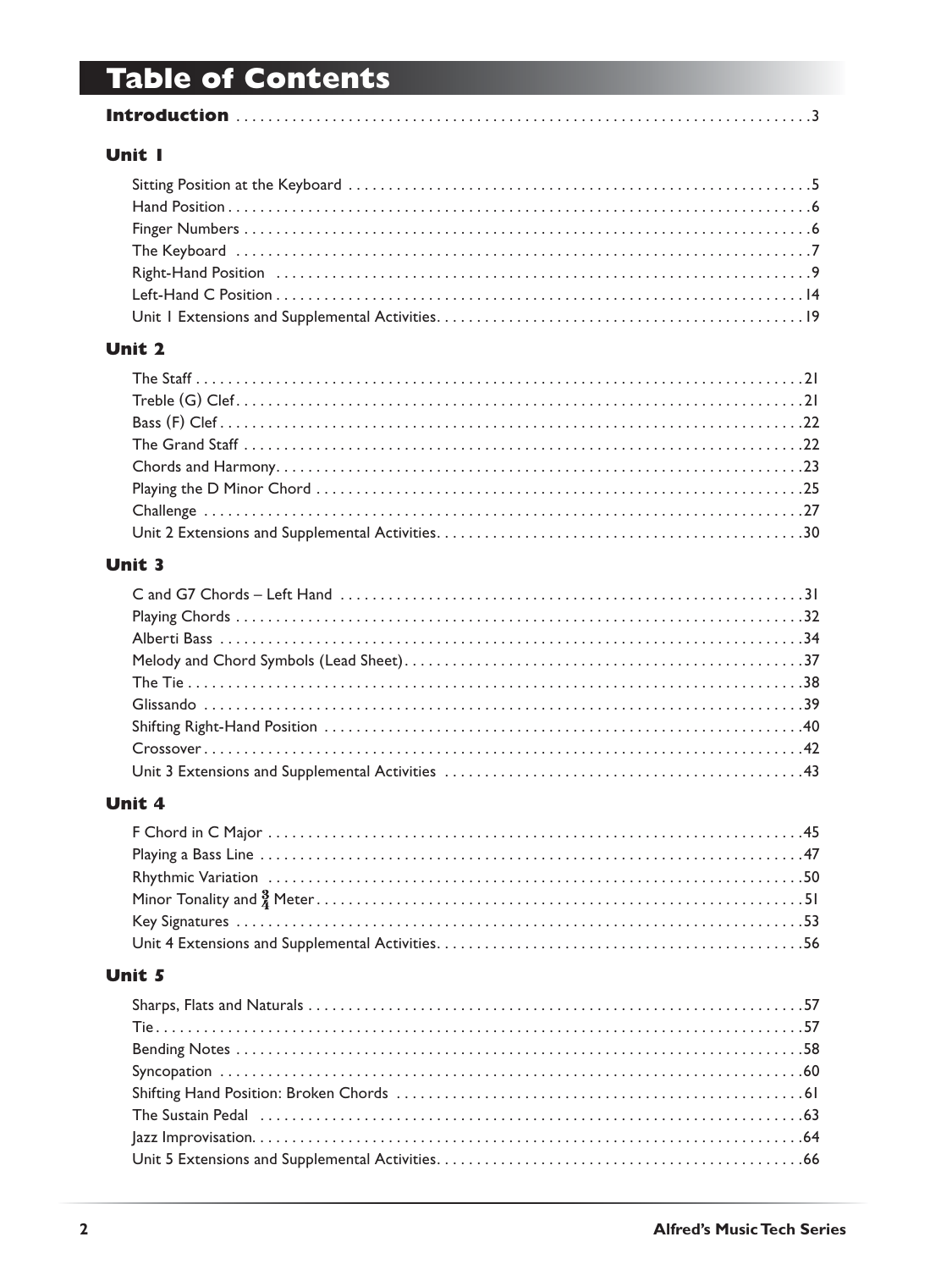*Alfred's Music Tech Series: Playing Keyboard,* **Book 1**, is designed for the beginning piano student who is learning the piano in a group lab setting. It is designed for grades 5–9, and can be used as an elective or in the general music class where there is access to a music technology lab with piano keyboards of some type.

This course is unique, as it integrates a variety of options for students who move at different paces. There are "Challenge" parts that address students who have some experience playing the piano and ensemble experiences for all students.

The series is designed for use in a music technology keyboard lab that is equipped for teacher communication and grouping students in duets and trios.

#### **The Companion CD** ■

Included with this book is an audio CD that contains accompaniment files. This CD will play in most conventional CD players or in a computer equipped with a CD drive. The tracks are designed to be used to practice the various exercises included in the book. Each track is numbered throughout the book.

## ■ To the Teacher

There is a comprehensive teacher's manual that can be purchased separately. It includes lesson plans and other materials. Contact Alfred Publishing for availability and cost. There are also two other books in *Alfred's Music Tech Series: Composing Music With Notation* and *Sequencing and Music Production*. Please visit **alfred.com** for more information.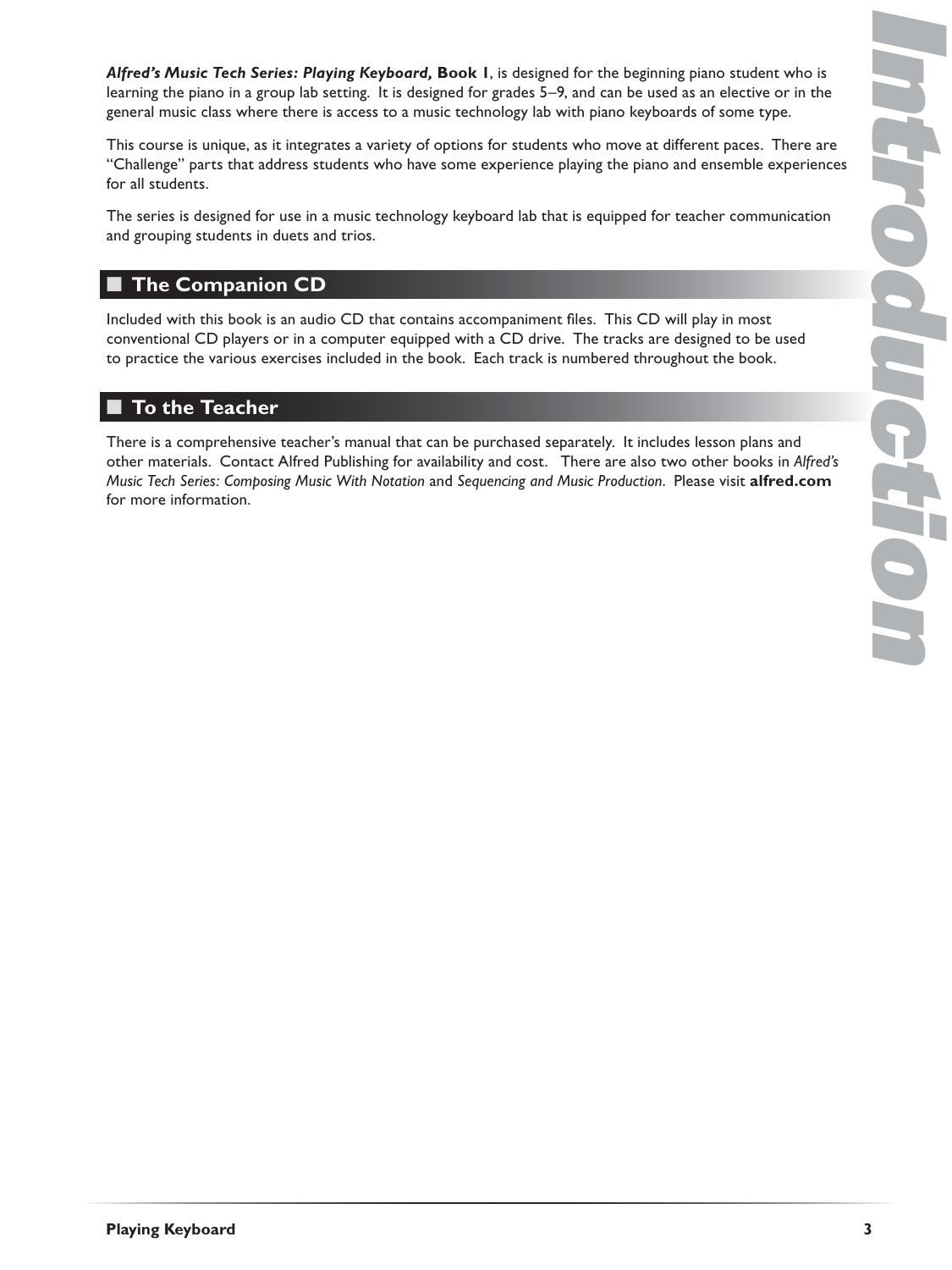# **1Objectives**<br> **1Objectives**<br> **11**<br> **1**<br> **1**<br> **1**<br> **1**<br> **1**<br> **1** ■

- Demonstrate appropriate sitting and hand positions
- Identify basic note and rhythm values
- Identify the names of the white keys
- Label the finger numbers for the left and right hands
- Select various sounds on the electronic keyboard
- Perform the right-hand melody for "Ode to Joy" and left-hand melody for "Some Folks Do" in major and minor tonalities
- Play a percussion part to accompany "Ode to Joy" and "Some Folks Do"
- Optional: perform obligato parts for "Ode to Joy" and "Some Folks Do"
- Perform several melodic themes
- Complete Unit 1 Extension and Connection Activities

## ■ Sitting Position at the Keyboard

- Keep your arms straight and relaxed
- Your knees should be slightly under the keyboard
- Your elbows should be just above the keys
- Sit up tall with your back straight
- If you can adjust the level of your keyboard stand or seat, match the picture below



*Unit 1*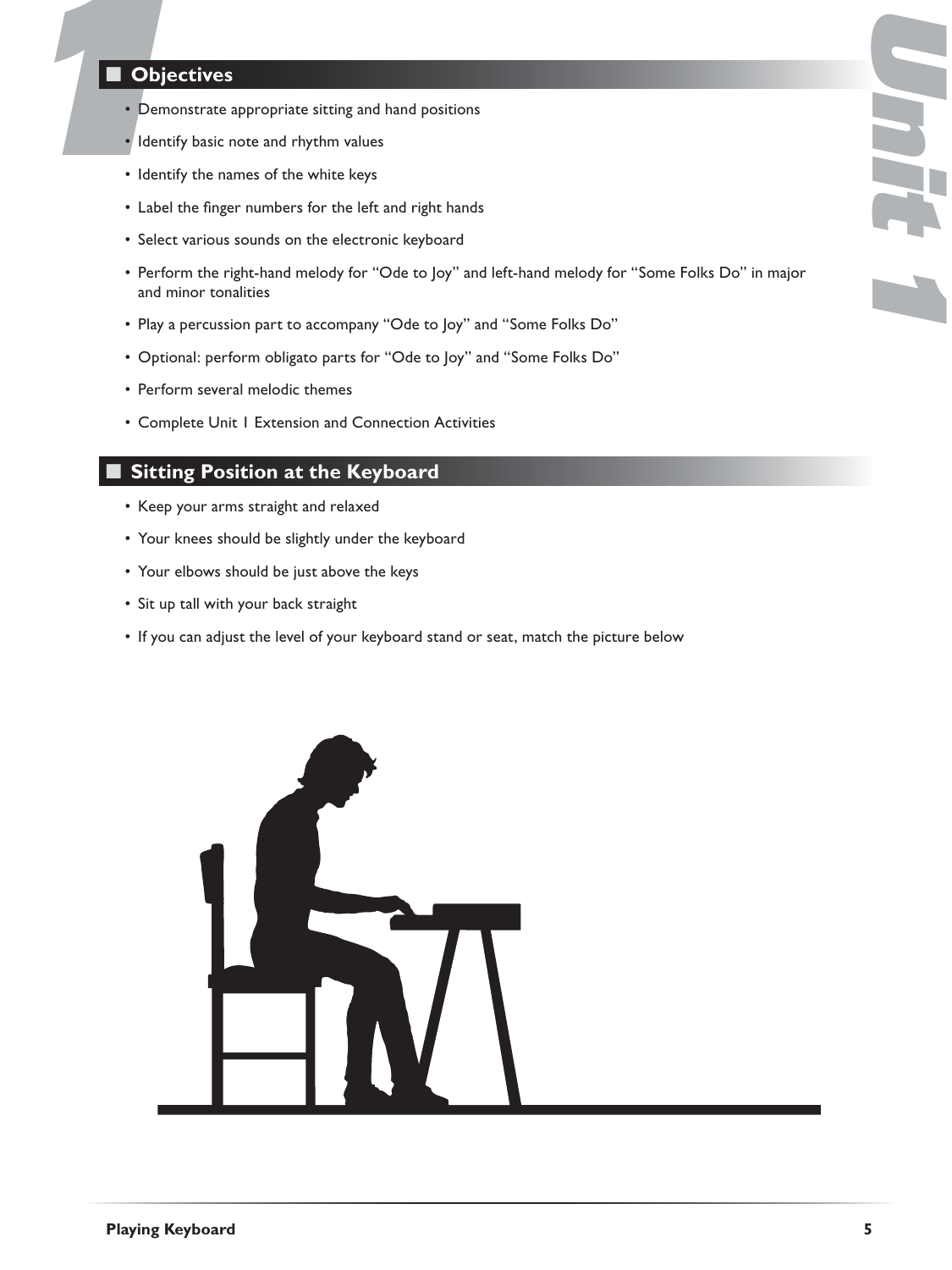#### **Challenge** ■



#### **"Ode to Joy" Complete**

Below are all three parts for "Ode to Joy" (melody, obligato, and percussion). Play as many parts as you can. Try performing different combinations.



**Obligato**



**Percussion**